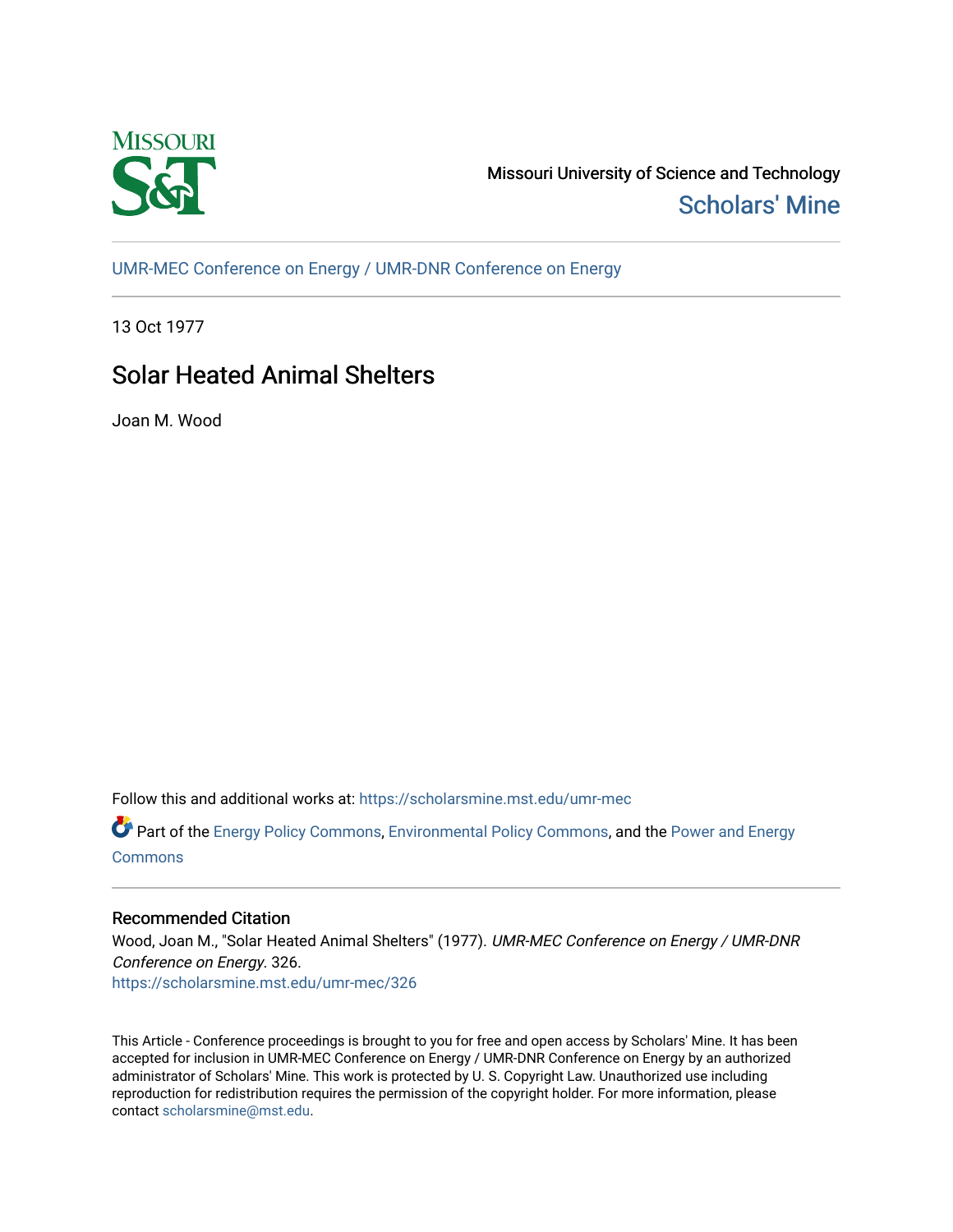**SOLAR HEATED ANIMAL SHELTERS**

**J oan M . Wood Georgia Institute of Technology Atlanta, Georgia 30332**

#### **Abstract**

**Modern day agricultural methods have made todays farmers dependent upon fossil fuels to maintain their productivity. This paper addresses one aspect of the problem— the heating of animal shelters. In particular, the solar heating of a broiler grow-out house, where temperatures of up to 95°F must be maintained, is discussed.**

**A detailed analysis of a solar heated broiler grow-out house that has been operating for over a year will be presented. The solar system provided 47% of the heat required to grow 22,000 chickens. The system utilizes a 3,200 ft.2 integrated rock absorption and storage collector. An economic analysis of the solar system which cost \$6,600 shows that it has a payback period of 5 years. Another circulating hot air collector has been designed and its design, construction and operation will be discussed.**

**1. INTRODUCTION**

**Modern day agricultural methods have made todays fanners dependent upon fossil fuels to maintain their productivity. According to ERDA studies agricultural heat processes currently use 0.44 quad** $rillion$  (0.44 x  $10^{15}$ ) BTU's per year. ERDA has **predicted that it is possible for solar energy to provide about 0.1 quad per year by 1985, and 0.7 quad by the year 2000 for this purpose.**

**Two factors favor the growth of solar energy utilization for meeting the thermal requirements of agriculture. One is that fanners have traditionally been dependent upon propane for their heating fuel and since natural gas currently provides 70% of the domestic propane, the price and availability of propane is therefore dependent upon the price and availability of natural gas, which is in short supply. The second factor is that the low temperatures required in thermal agricultural applications are easily obtainable with relatively low cost solar collectors. Both of these factors tend to make the switch from fossil fuels to solar energy economically attractive for our nations farmers.**

**The challenge in utilizing solar energy for thermal agricultural applications is to construct a system which is economically feasible. The difficulty comes about because solar energy is a very diffuse form of energy. Solar radiating strikes the**

earth's surface at an average of 1500 BTU/ft<sup>2</sup>/day. **This means that to collect a significant amount of energy relatively large areas must be used. Thus, when designing a solar collector, it is imperative to keep the cost per square foot of collector area low.**

**A typical installed cost for the traditional copper tubed circulating water solar collector is about**  $$25/ft^2$ . A system costing about  $$2.00/ft^2$  would be **economical for most agriculatural purposes.**

**Depending on the climatic conditions, swine, cattle, dairy cows, and poultry all require heated animal shelters at some time in their life span.**

### **2. CHICKEN HOUSES**

**In the poultry industry a large percent of the energy consumed is used in the grow-out phase of production. Most of the energy used for heating chicken houses is derived from liquified petroleum gas. Estimates of the amount of LPG used in the United States for this purpose range from 120-170 million gallons per year. The temperatures range from 95°F for baby chicks to 70°F for fully-grown chickens. If lower temperatures are provided, the feed conversion ratio suffers because the chickens use more food energy to keep warm, and mortality levels may increase. The required temperatures are easily achieved by inexpensive nonfocusing solar collectors.**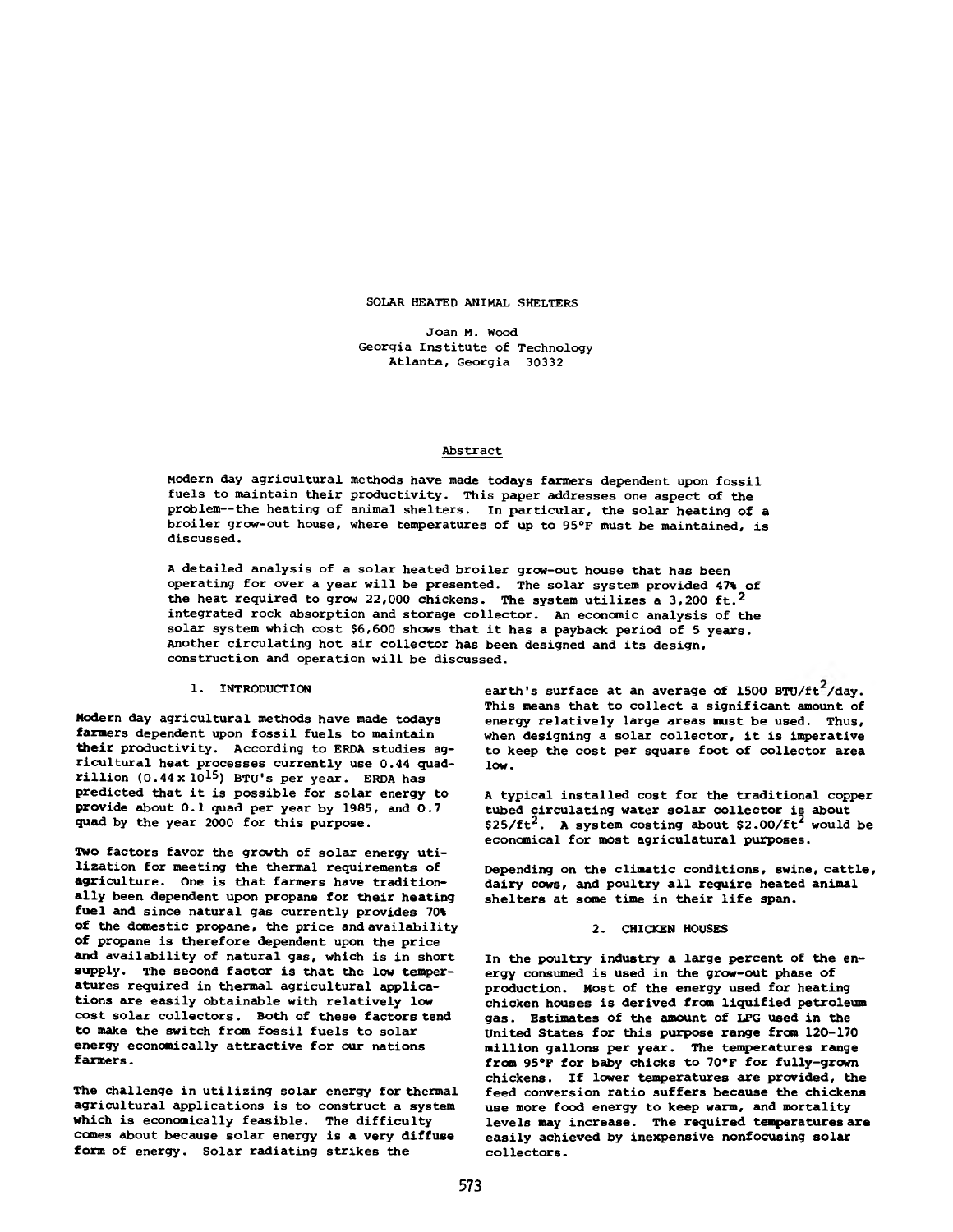Because of the economic impact of rising feul costs on the poultry industry, the Georgia Poultry Federation and the Georgia Department of Agriculture have sponsored the following research for low cost solar collectors for broiler grow-out houses. These systems have been designed with three overriding considerations in mind.

- 1. The system should be low cost and have a payback period under 10 years.
- 2. The system should be designed so that it can be built of readily available materials.
- 3. The construction of the system should be simple enough for a farmer to build by himself.

## 2.1 PASSIVE SOLAR SYSTEM

The low-cost passive solar system illustrated in Figure 1 was specifically designed to meet the needs of a broiler grow-out house; however, the concept can easily be used for other animal shelters. This solar heating system was installed in May 1976 on a 14,600  $\rm{ft}^2$  curtain-sided grow-out house in Cumming, Georgia. Split house brooding is used in this house. The total installed cost of the system was \$6,600, which included \$3,000 for materials, \$2,200 for labor, and \$1,400 for grading. In the first tests of the system, the solar system provided 47% of the energy required to grow 22,000 broilers. The system has an estimated payback period of five years.

The collector array is located on a south-facing hillside just below the grow-out house which has been graded to a 30° slope. The collector array is 208' x 16'; a layer of polyethylene lying on the hillside prevents groundwater from seeping into the collection medium; a 6" layer of blackpainted rock acts as an absorber of the solar energy and also provides thermal storage. The rocks are granite grade B filter media gnice with an average diameter of 4 inches. The rocks are covered with two layers of 6-mil Monsanto 602 separated by a dead air space to insulate the rocks. Outside air enters through a slot at the bottom of the collector and rises as it is heated by the hot rocks. Natural convention carries it through 8" I.D. concrete pipes into the center brooding section of the chicken house. No fans or other moving parts are used by this system. The system is controlled simply by opening or closing the pipe outlets inside the chicken house. The air is not recirculated through the solar collector because of the oxygen requirements of the chickens. Standard exhaust fans are used to provide additional fresh air for the chickens. These exhaust fans create a negative pressure within the house which causes additional air to be brought in through the collector system.

The rocks in the collector have been observed at temperatures as high as 180°F. The normal winter operating range is 120°F-160°F. The system raises the temperature of the outside air an average of 18°C. Even when this temperature rise is not high enough to meet the requirements of the chickens, the solar system will provide a portion of the energy requirements and the backup gas heating system will provide the remainder. Figure 2 is a graph of the temperature difference between the outside air and the temperature of the air at the collector outlet on a typical sunny winter's day during which the outside temperature reached a low of 0°C.

# 2.2 EXTENDED ROOF HOT AIR COLLECTOR

A second system has been designed for houses which are not fortunate enough to have an available south facing hillside. This design called an extended roof hot air collector is shown in Figure 3. Fans are required to pull air down the black painted roof under a layer of polyethylene then through the rock storage bin and then either back through the collector to be reheated when heating is not required in the chicken house or into the chicken house.

It is also possible for this system to provide some cooling in the summer months. Cooling is desirable in the summer to prevent mortality in full grown birds. The solar collector can be closed off and at night cool outside air can be circulated through the rock storage bin. Then during the warmer part of the day ventilating air can be circulated over the cool rocks and into the broiler house.

It is expected that this system will cost about \$5,000 for 4000  $\text{ft}^2$  of collector, an area which should provide 70% of the heating requirements of the broiler house. This should give a payback period of about 3 years.

#### 3. SWINE HOUSES

The University of Illinois at Urbana-Champaign has built several solar-heated swine buildings in western Illinois. Their work began in 1964 and has intensified in recent years as the price of energy has risen.

In their design, the ventilating air is preheated by being pulled under the entire roof area. The air flows through a 1-5/8 inch space to a central collection duct where it is blended and pulled into an inside distribution duct that runs the length of the building. This distribution duct contains the fans which blow the air into the building. These fans are controlled both by thermostats (0°-100°F) and 12 minute cycle time clocks.

The temperature rise between outside air and air entering the building ranged from 14°F to 44°F.

#### 4. DAIRY PARLORS

Traditional circulating water flat plate collectors are being used to provide energy for dairy parlors in Colorado and Maryland.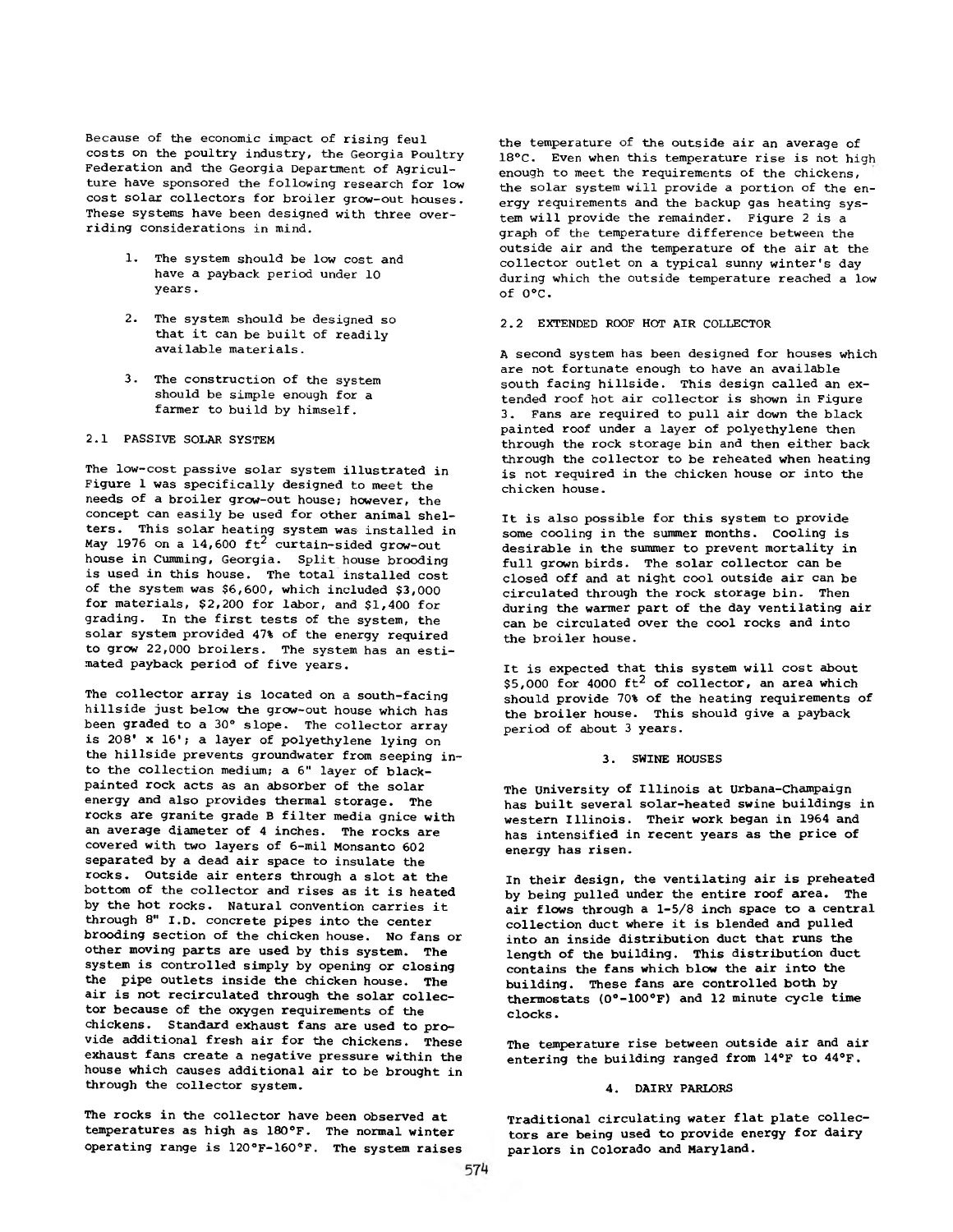The Colorado system utilizes 350  $ft^2$  of collector and a 200 gallon storage tank. The construction costs were \$2,500. Dr. Norman Gibbs, the owner of the system, estimates that it provides an average of 40% of the energy needed to heat water to clean the milking equipment for a 200 cow herd.

The system located at the U.S. Department of Agriculture's research center in Beltsville, Maryland also provides energy to a 200 cow dairy operation. It consists of  $1,000$  ft<sup>2</sup> of solar collectors (4 different types of flat plate collectors are being tested) and a 10,000 gallon storage tank. By combining solar heating, conservation and waste heat recovery it is believed that the building's fossil fuel requirements will be reduced by as much as 75%.

# 5. REFERENCES

- 1. Wood, J. M., "Low-Cost Solar Heating Systems for Broiler Houses," Proceedings Georgia Broiler Workshop, Georgia Poultry Federation, Gainesville, Georgia, March 17, 1977.
- 2. Walton, J. D., "1977 Crucial Year for Solar Energy," Consulting Engineer, March 1977.
- 3. Hall, Marvin, "Sun Helps Heat Farrowing House," Crops and Soils Magazine, June/July 1974.
- 4. Wilkinson, Bruce M., "Solar Heat Scores 4%, New Dairy Energy Source," Dairy Herd Management, February 1976.
- 5. "Solar Energy Generates Power in the Parlor," Dairy Herd Management, August 1976.

### 6. BIOGRAPHY

**Ms.** Wood received her BS in Electrical Engineering **from** the Polytechnic Institute of New York in 1966. She has since worked for the General Elec**tric** Company, the University of Virginia and **Western** Connecticut State College. She is **presently** a Research Engineer at the Georgia Institute of Technology where her primary research **field** is low-temperature solar collectors.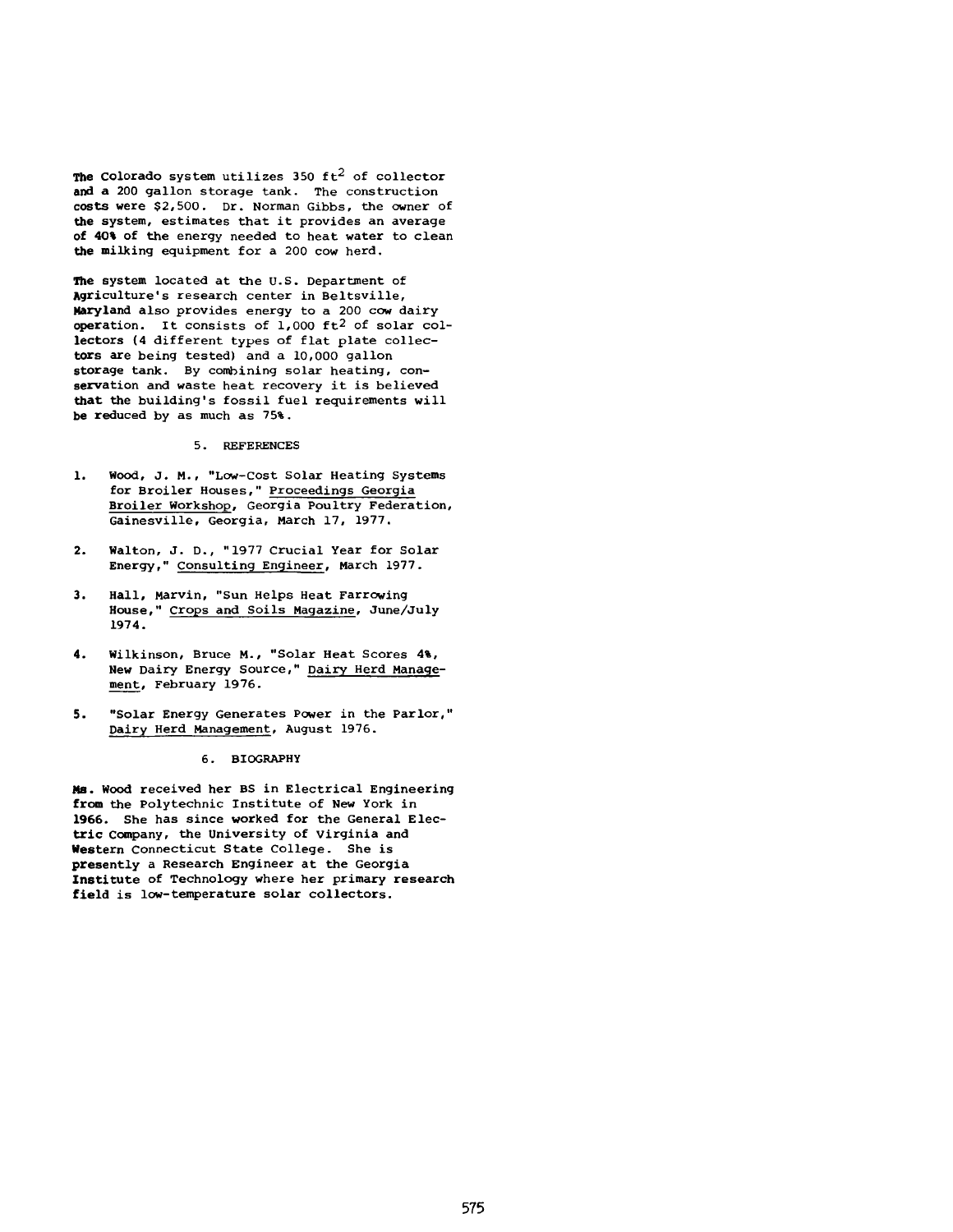**FICURE 1.** SOLAR HEATED BROILER GROWOUT HOUSE